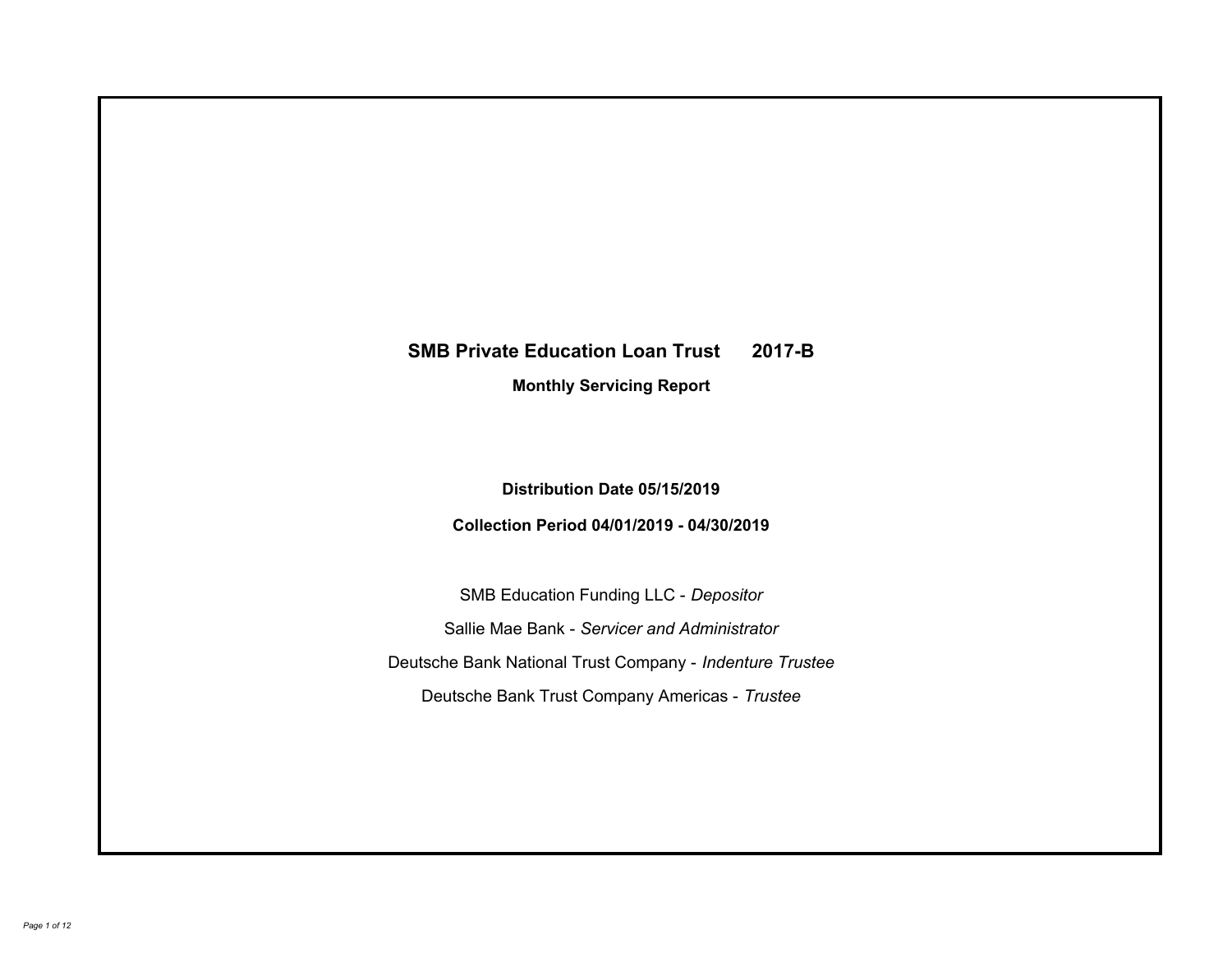| Α           | <b>Student Loan Portfolio Characteristics</b>   |                   | <b>Settlement Date</b><br>11/08/2017 | 03/31/2019            | 04/30/2019            |
|-------------|-------------------------------------------------|-------------------|--------------------------------------|-----------------------|-----------------------|
|             | <b>Principal Balance</b>                        |                   | \$701,477,893.40                     | \$588,582,482.22      | \$577,728,883.10      |
|             | Interest to be Capitalized Balance              |                   | 46,726,543.99                        | 38,381,483.71         | 39,371,694.91         |
|             | Pool Balance                                    |                   | \$748,204,437.39                     | \$626,963,965.93      | \$617,100,578.01      |
|             | Weighted Average Coupon (WAC)                   |                   |                                      |                       |                       |
|             | WAC1 (Contractual Interest Rate on the Loan)    |                   | 8.97%                                | 9.83%                 | 9.82%                 |
|             | WAC2 (Average of Applicable Interest Rate)      |                   | 8.94%                                | 9.77%                 | 9.76%                 |
|             | WAC3 (Average of Actual Interest Rate)          |                   | 8.86%                                | 9.69%                 | 9.68%                 |
|             | Weighted Average Remaining Term                 |                   | 135.09                               | 129.45                | 129.28                |
|             | Number of Loans                                 |                   | 66,252                               | 55,880                | 55,024                |
|             | Number of Borrowers<br>Pool Factor              |                   | 63,554                               | 53,704<br>0.837958096 | 52,890<br>0.824775352 |
|             | Since Issued Total Constant Prepayment Rate (1) |                   |                                      | 10.55%                | 10.78%                |
|             |                                                 |                   |                                      |                       |                       |
| B           | <b>Debt Securities</b>                          | Cusip/Isin        | 04/15/2019                           |                       | 05/15/2019            |
|             | A1                                              | 83189DAA8         | \$41,183,838.84                      |                       | \$29,005,268.08       |
|             | A <sub>2</sub> A                                | 83189DAB6         | \$268,000,000.00                     |                       | \$268,000,000.00      |
|             | A2B                                             | 83189DAC4         | \$132,000,000.00                     |                       | \$132,000,000.00      |
|             | B                                               | 83189DAD2         | \$50,000,000.00                      |                       | \$50,000,000.00       |
|             |                                                 |                   |                                      |                       |                       |
| $\mathsf C$ | <b>Certificates</b>                             | <b>Cusip/Isin</b> | 04/15/2019                           |                       | 05/15/2019            |
|             | Residual                                        | 83189D100         | \$100,000.00                         |                       | \$100,000.00          |
|             |                                                 |                   |                                      |                       |                       |
| D           | <b>Account Balances</b>                         |                   | 04/15/2019                           |                       | 05/15/2019            |
|             | Reserve Account Balance                         |                   | \$1,891,480.00                       |                       | \$1,891,480.00        |
|             |                                                 |                   |                                      |                       |                       |
| Е           | <b>Asset / Liability</b>                        |                   | 04/15/2019                           |                       | 05/15/2019            |
|             | Overcollateralization Percentage                |                   | 21.66%                               |                       | 22.38%                |
|             | Specified Overcollateralization Amount          |                   | \$188,089,189.78                     |                       | \$185,130,173.40      |
|             | Actual Overcollateralization Amount             |                   | \$135,780,127.09                     |                       | \$138,095,309.93      |

(1) For additional information, see 'Since Issued CPR Methodology' found on page 11 of this report.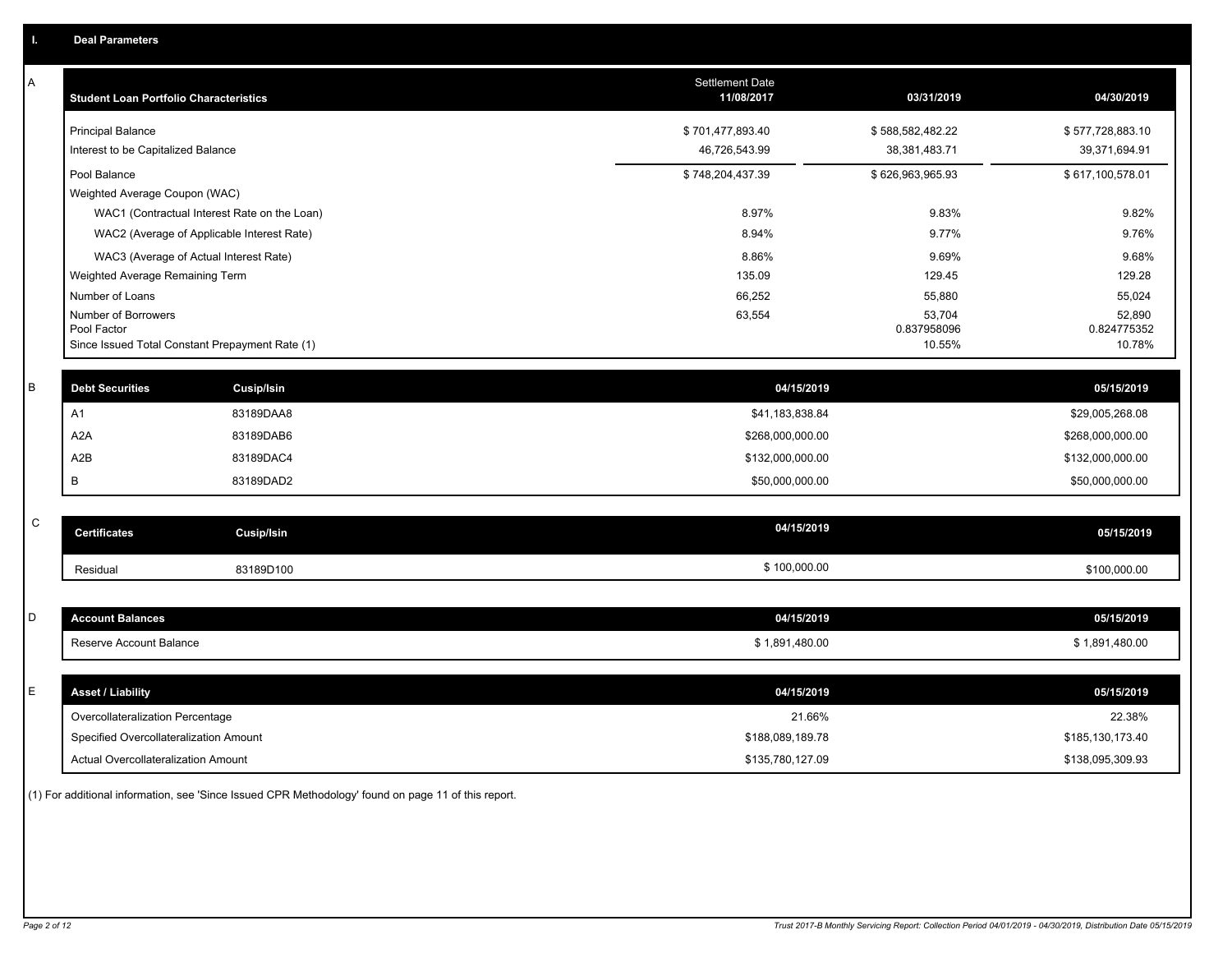### **II. 2017-B Trust Activity 04/01/2019 through 04/30/2019**

| Α | <b>Student Loan Principal Receipts</b>                           |                 |
|---|------------------------------------------------------------------|-----------------|
|   | <b>Borrower Principal</b>                                        | 10,577,078.12   |
|   | <b>Consolidation Activity Principal</b>                          | 0.00            |
|   | Seller Principal Reimbursement                                   | 0.00            |
|   | Servicer Principal Reimbursement                                 | 0.00            |
|   | Delinquent Principal Purchases by Servicer                       | 0.00            |
|   | <b>Other Principal Deposits</b>                                  | 82,774.66       |
|   | <b>Total Principal Receipts</b>                                  | \$10,659,852.78 |
| В | <b>Student Loan Interest Receipts</b>                            |                 |
|   | <b>Borrower Interest</b>                                         | 3,068,938.92    |
|   | <b>Consolidation Activity Interest</b>                           | 0.00            |
|   | Seller Interest Reimbursement                                    | 0.00            |
|   | Servicer Interest Reimbursement                                  | 0.00            |
|   | Delinquent Interest Purchases by Servicer                        | 0.00            |
|   | <b>Other Interest Deposits</b>                                   | 957.16          |
|   | <b>Total Interest Receipts</b>                                   | \$3,069,896.08  |
| С | <b>Recoveries on Realized Losses</b>                             | \$44,595.66     |
| D | <b>Investment Income</b>                                         | \$29,199.86     |
| Е | <b>Funds Borrowed from Next Collection Period</b>                | \$0.00          |
| F | <b>Funds Repaid from Prior Collection Period</b>                 | \$0.00          |
| G | <b>Loan Sale or Purchase Proceeds</b>                            | \$0.00          |
| н | <b>Initial Deposits to Distribution Account</b>                  | \$0.00          |
|   | <b>Excess Transferred from Other Accounts</b>                    | \$0.00          |
| J | <b>Borrower Benefit Reimbursements</b>                           | \$0.00          |
| Κ | <b>Other Deposits</b>                                            | \$0.00          |
| L | <b>Other Fees Collected</b>                                      | \$0.00          |
| M | <b>AVAILABLE FUNDS</b>                                           | \$13,803,544.38 |
| N | Non-Cash Principal Activity During Collection Period             | \$(216,039.80)  |
| O | Aggregate Purchased Amounts by the Depositor, Servicer or Seller | \$83,731.82     |
| P | Aggregate Loan Substitutions                                     | \$0.00          |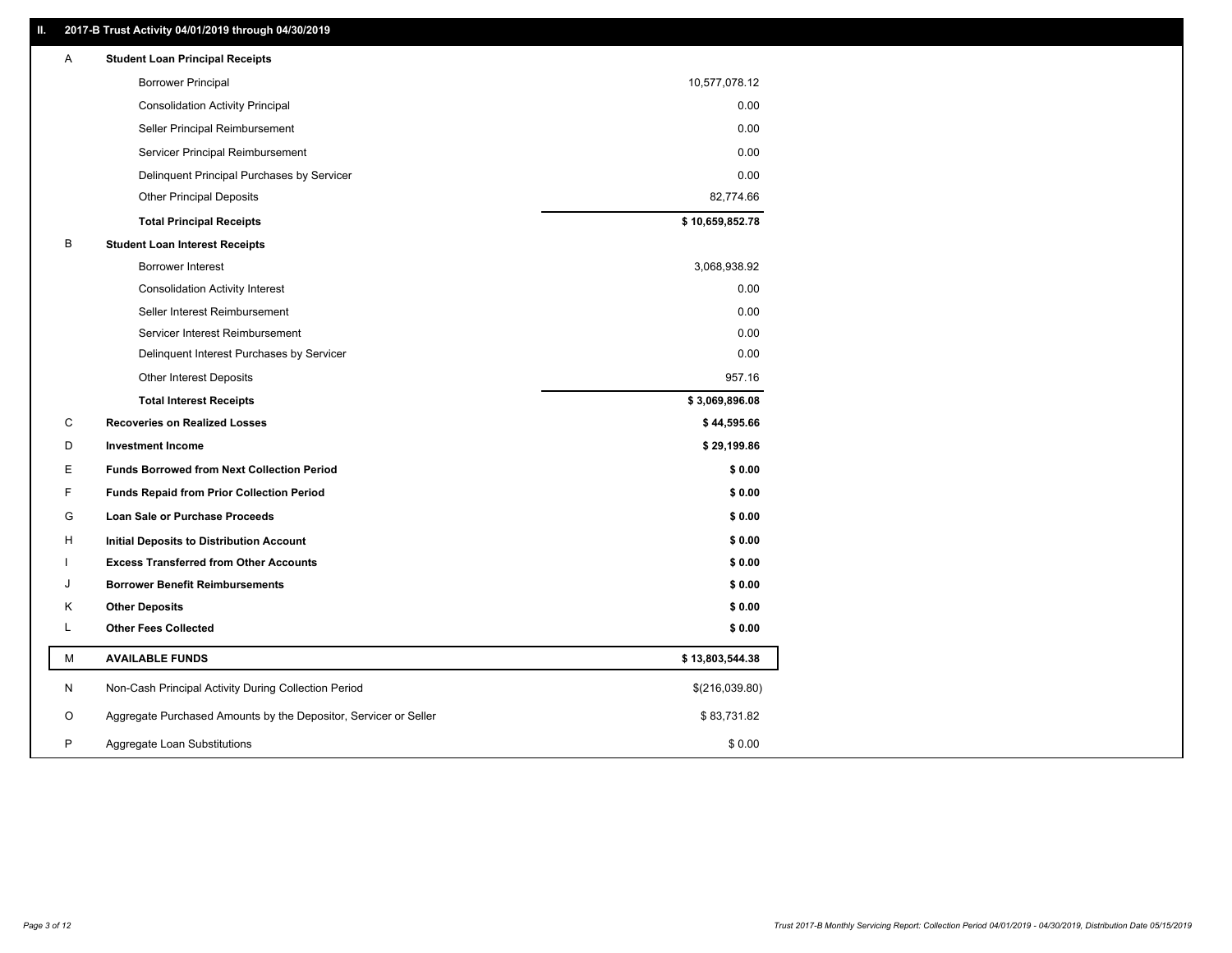|                   |                       |                          |         |                                                           | <b>Loans by Repayment Status</b> |                            |                          |         |                                                           |                |                            |
|-------------------|-----------------------|--------------------------|---------|-----------------------------------------------------------|----------------------------------|----------------------------|--------------------------|---------|-----------------------------------------------------------|----------------|----------------------------|
|                   |                       |                          |         | 04/30/2019                                                |                                  |                            |                          |         | 03/31/2019                                                |                |                            |
|                   |                       | <b>Wtd Avg</b><br>Coupon | # Loans | Principal and<br><b>Interest Accrued</b><br>to Capitalize | % of Principal                   | % of Loans in<br>Repay (1) | <b>Wtd Avg</b><br>Coupon | # Loans | Principal and<br><b>Interest Accrued</b><br>to Capitalize | % of Principal | % of Loans in<br>Repay (1) |
| INTERIM:          | IN SCHOOL             | 10.65%                   | 7,041   | \$92,880,112.83                                           | 15.051%                          | $-$ %                      | 10.65%                   | 7,076   | \$92,765,606.67                                           | 14.796%        | $-$ %                      |
|                   | GRACE                 | 10.57%                   | 1,584   | \$19,030,661.96                                           | 3.084%                           | $-$ %                      | 10.51%                   | 1,644   | \$19,637,939.72                                           | 3.132%         | $-$ %                      |
|                   | <b>DEFERMENT</b>      | 10.45%                   | 2,646   | \$30,785,537.10                                           | 4.989%                           | $-$ %                      | 10.48%                   | 2,681   | \$30,992,045.54                                           | 4.943%         | $-$ %                      |
| <b>REPAYMENT:</b> | <b>CURRENT</b>        | 9.35%                    | 41,054  | \$436,476,047.89                                          | 70.730%                          | 92.005%                    | 9.37%                    | 41,771  | \$446,211,795.53                                          | 71.170%        | 92.275%                    |
|                   | 31-60 DAYS DELINQUENT | 10.03%                   | 629     | \$8,363,233.97                                            | 1.355%                           | 1.763%                     | 10.25%                   | 611     | \$8,070,177.00                                            | 1.287%         | 1.669%                     |
|                   | 61-90 DAYS DELINQUENT | 10.19%                   | 234     | \$3,087,219.89                                            | 0.500%                           | 0.651%                     | 10.15%                   | 270     | \$3,555,369.30                                            | 0.567%         | 0.735%                     |
|                   | > 90 DAYS DELINQUENT  | 10.77%                   | 155     | \$2,083,781.78                                            | 0.338%                           | 0.439%                     | 10.77%                   | 178     | \$2,380,149.33                                            | 0.380%         | 0.492%                     |
|                   | FORBEARANCE           | 9.86%                    | 1,681   | \$24,393,982.59                                           | 3.953%                           | 5.142%                     | 9.85%                    | 1,649   | \$23,350,882.84                                           | 3.724%         | 4.829%                     |
| <b>TOTAL</b>      |                       |                          | 55,024  | \$617,100,578.01                                          | 100.00%                          | 100.00%                    |                          | 55,880  | \$626,963,965.93                                          | 100.00%        | 100.00%                    |

Percentages may not total 100% due to rounding \*

1 Loans classified in "Repayment" include any loan for which interim interest only, \$25 fixed payments or full principal and interest payments are due.

|                         |                                                |                          |         | 04/30/2019                                                | <b>Loans by Borrower Status</b> |                                |                          |         | 03/31/2019                                                       |                |                                |
|-------------------------|------------------------------------------------|--------------------------|---------|-----------------------------------------------------------|---------------------------------|--------------------------------|--------------------------|---------|------------------------------------------------------------------|----------------|--------------------------------|
|                         |                                                | <b>Wtd Avg</b><br>Coupon | # Loans | Principal and<br><b>Interest Accrued</b><br>to Capitalize | % of Principal                  | % of Loans in<br>P&I Repay (2) | <b>Wtd Avg</b><br>Coupon | # Loans | <b>Principal and</b><br><b>Interest Accrued</b><br>to Capitalize | % of Principal | % of Loans in<br>P&I Repay (2) |
| <b>INTERIM:</b>         | IN SCHOOL                                      | 10.13%                   | 14,258  | \$189,575,023.89                                          | 30.720%                         | $-$ %                          | 10.13%                   | 14,353  | \$190,086,953.51                                                 | 30.319%        | $-$ %                          |
|                         | GRACE                                          | 10.15%                   | 2,924   | \$35,624,487.24                                           | 5.773%                          | $-$ %                          | 10.10%                   | 3,034   | \$36,569,950.44                                                  | 5.833%         | $-$ %                          |
|                         | <b>DEFERMENT</b>                               | 10.08%                   | 4,724   | \$54,676,980.74                                           | 8.860%                          | $-$ %                          | 10.09%                   | 4,755   | \$54,583,821.98                                                  | 8.706%         | $-$ %                          |
| P&I REPAYMENT:          | <b>CURRENT</b>                                 | 9.23%                    | 30,491  | \$300,140,755.56                                          | 48.637%                         | 89.003%                        | 9.27%                    | 31,096  | \$309,162,177.41                                                 | 49.311%        | 89.425%                        |
|                         | 31-60 DAYS DELINQUENT                          | 9.99%                    | 577     | \$7,756,873.51                                            | 1.257%                          | 2.300%                         | 10.22%                   | 564     | \$7,522,458.03                                                   | 1.200%         | 2.176%                         |
|                         | 61-90 DAYS DELINQUENT                          | 10.16%                   | 223     | \$2,959,726.71                                            | 0.480%                          | 0.878%                         | 10.11%                   | 258     | \$3,384,005.41                                                   | 0.540%         | 0.979%                         |
|                         | > 90 DAYS DELINQUENT                           | 10.76%                   | 146     | \$1,972,747.77                                            | 0.320%                          | 0.585%                         | 10.76%                   | 171     | \$2,303,716.31                                                   | 0.367%         | 0.666%                         |
|                         | <b>FORBEARANCE</b>                             | 9.86%                    | 1,681   | \$24,393,982.59                                           | 3.953%                          | 7.234%                         | 9.85%                    | 1,649   | \$23,350,882.84                                                  | 3.724%         | 6.754%                         |
| <b>TOTAL</b><br>$\star$ | Percentages may not total 100% due to rounding |                          | 55,024  | \$617,100,578.01                                          | 100.00%                         | 100.00%                        |                          | 55,880  | \$626,963,965.93                                                 | 100.00%        | 100.00%                        |

WAC reflects WAC3 To conform with company standard reporting these sections now include Princial and Interest Accrued to Capitalize.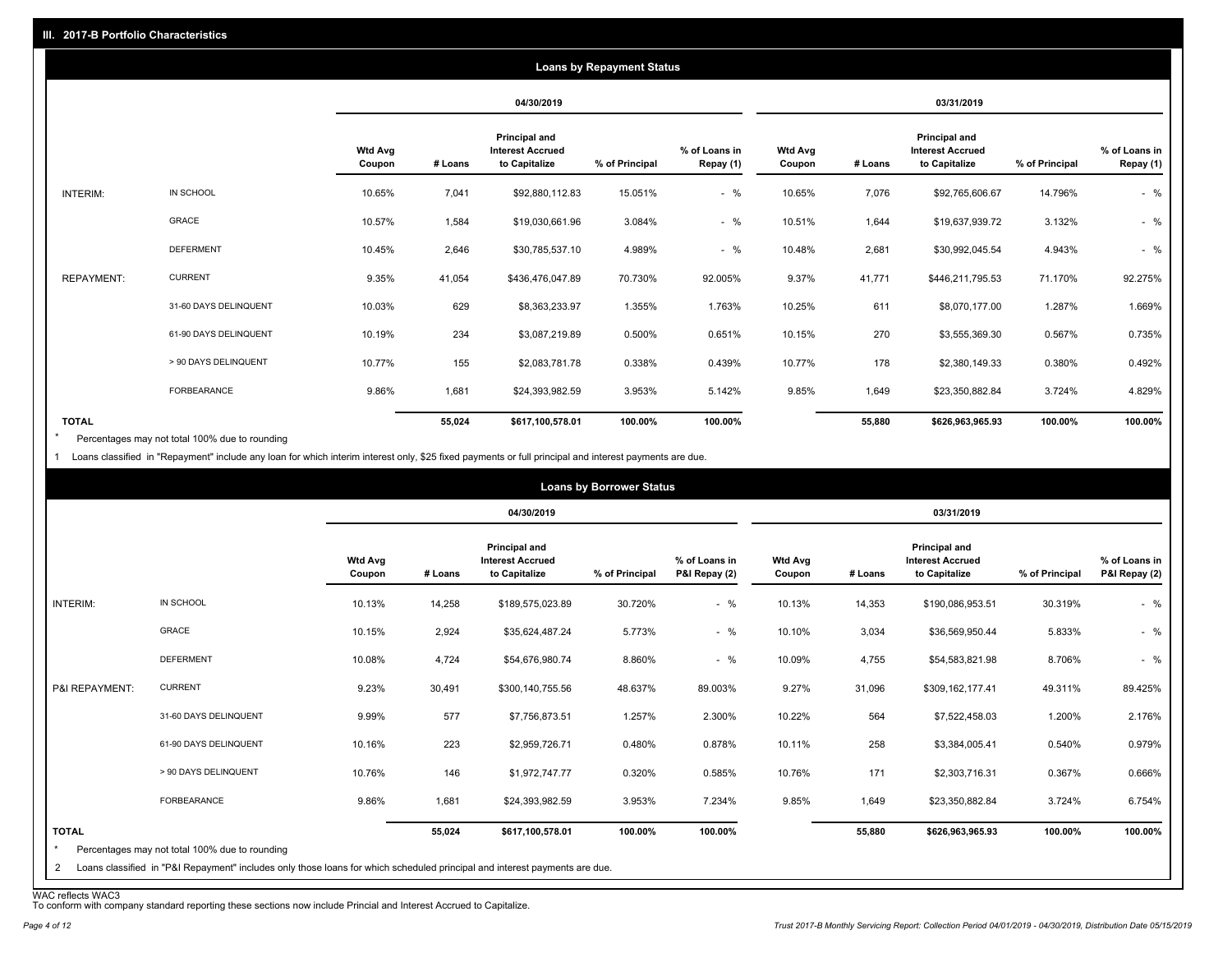|                                                                                                  | 4/30/2019        | 3/31/2019        |
|--------------------------------------------------------------------------------------------------|------------------|------------------|
| Pool Balance                                                                                     | \$617,100,578.01 | \$626,963,965.93 |
| Total # Loans                                                                                    | 55,024           | 55,880           |
| Total # Borrowers                                                                                | 52,890           | 53,704           |
| Weighted Average Coupon                                                                          | 9.76%            | 9.77%            |
| Weighted Average Remaining Term                                                                  | 129.28           | 129.45           |
| Percent of Pool - Cosigned                                                                       | 92.3%            | 92.3%            |
| Percent of Pool - Non Cosigned                                                                   | 7.7%             | 7.7%             |
| Borrower Interest Accrued for Period                                                             | \$4,596,917.93   | \$4,841,518.13   |
| Outstanding Borrower Interest Accrued                                                            | \$42,777,619.13  | \$41,925,123.92  |
| Gross Principal Realized Loss - Periodic *                                                       | \$799,054.68     | \$379,565.35     |
| Gross Principal Realized Loss - Cumulative *                                                     | \$6,678,737.17   | \$5,879,682.49   |
| Recoveries on Realized Losses - Periodic                                                         | \$44,595.66      | \$62,474.51      |
| Recoveries on Realized Losses - Cumulative                                                       | \$660,244.28     | \$615,648.62     |
| Net Losses - Periodic                                                                            | \$754,459.02     | \$317,090.84     |
| Net Losses - Cumulative                                                                          | \$6,018,492.89   | \$5,264,033.87   |
| Non-Cash Principal Activity - Capitalized Interest                                               | \$607,415.53     | \$1,565,164.66   |
| Since Issued Total Constant Prepayment Rate (CPR) (1)                                            | 10.78%           | 10.55%           |
| <b>Loan Substitutions</b>                                                                        | \$0.00           | \$0.00           |
| <b>Cumulative Loan Substitutions</b>                                                             | \$0.00           | \$0.00           |
| <b>Unpaid Servicing Fees</b>                                                                     | \$0.00           | \$0.00           |
| <b>Unpaid Administration Fees</b>                                                                | \$0.00           | \$0.00           |
| <b>Unpaid Carryover Servicing Fees</b>                                                           | \$0.00           | \$0.00           |
| Note Interest Shortfall                                                                          | \$0.00           | \$0.00           |
| Loans in Modification                                                                            | \$20,296,889.25  | \$18,845,701.60  |
| % of Loans in Modification as a % of Loans in Repayment (P&I)                                    | 6.49%            | 5.85%            |
|                                                                                                  |                  |                  |
| % Annualized Gross Principal Realized Loss - Periodic as a %<br>of Loans in Repayment (P&I) * 12 | 3.07%            | 1.41%            |
| % Gross Principal Realized Loss - Cumulative as a % of                                           |                  |                  |
| Original Pool Balance                                                                            | 0.89%            | 0.79%            |
|                                                                                                  |                  |                  |

\* In accordance with the Servicer's current policies and procedures, after September 1, 2017 loans subject to bankruptcy claims generally will not be reported as a charged-off unless and until they are delinquent for 120 d

(1) For additional information, see 'Since Issued CPR Methodology' found on page 11 of this report.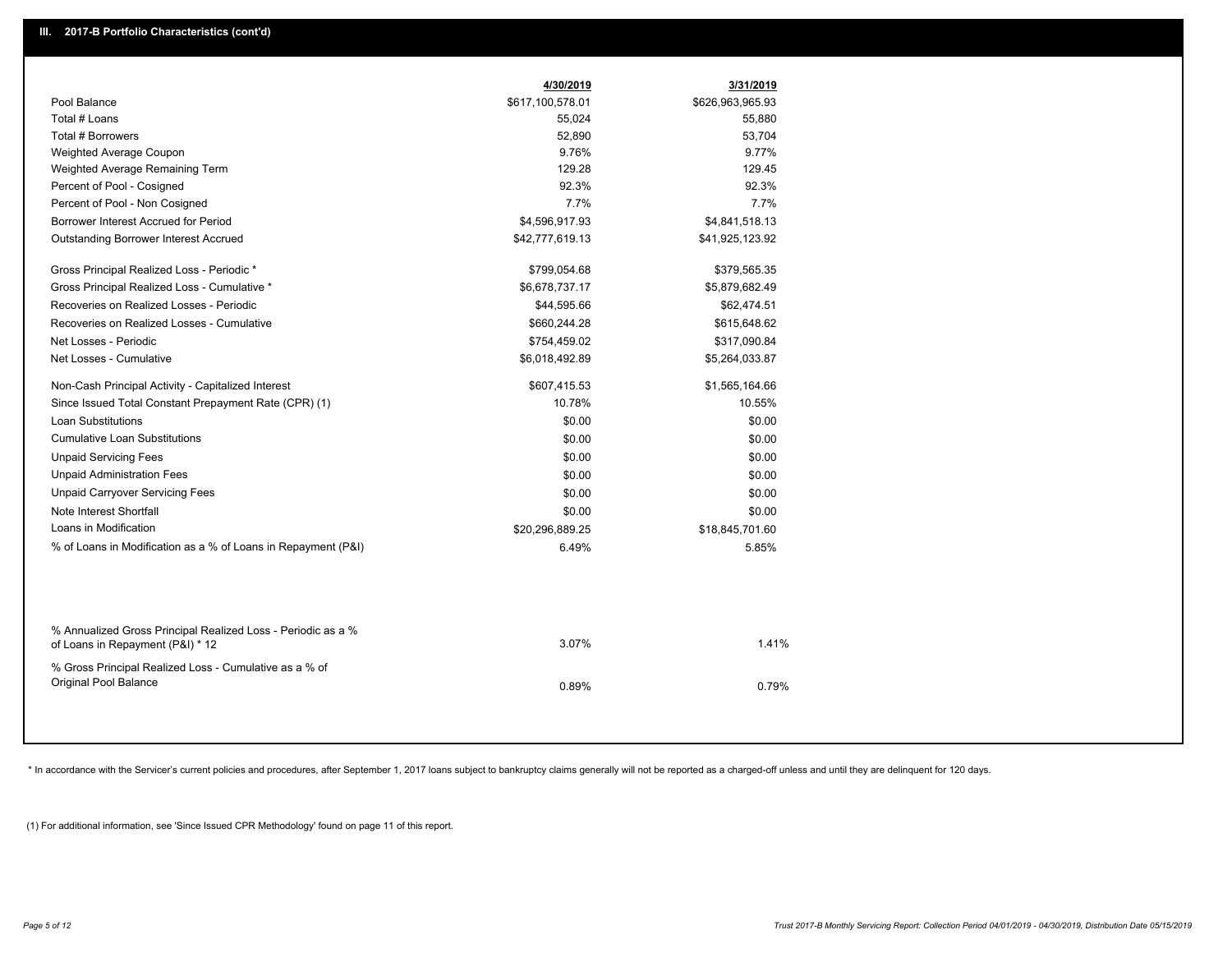#### **Loan Program**  A

|                                    | Weighted<br><b>Average Coupon</b> | # LOANS | <b>\$ AMOUNT</b> | $%$ *    |
|------------------------------------|-----------------------------------|---------|------------------|----------|
| - Smart Option Interest-Only Loans | 8.67%                             | 13.057  | \$116,194,698.02 | 18.829%  |
| - Smart Option Fixed Pay Loans     | 9.71%                             | 13,733  | \$188,215,514.67 | 30.500%  |
| - Smart Option Deferred Loans      | 10.03%                            | 28.234  | \$312,690,365.32 | 50.671%  |
| - Other Loan Programs              | $0.00\%$                          | 0       | \$0.00           | 0.000%   |
| <b>Total</b>                       | $9.68\%$                          | 55,024  | \$617,100,578.01 | 100.000% |

\* Percentages may not total 100% due to rounding

B

C

**Index Type**

|                       | Weighted<br><b>Average Coupon</b> | # LOANS | <b>\$ AMOUNT</b> | $%$ *    |
|-----------------------|-----------------------------------|---------|------------------|----------|
| - Fixed Rate Loans    | 8.65%                             | 11.428  | \$139,845,680.34 | 22.662%  |
| - LIBOR Indexed Loans | 9.98%                             | 43,596  | \$477,254,897.67 | 77.338%  |
| - Other Index Rates   | $0.00\%$                          | 0       | \$0.00           | 0.000%   |
| Total                 | 9.68%                             | 55,024  | \$617,100,578.01 | 100.000% |

\* Percentages may not total 100% due to rounding

### **Weighted Average Recent FICO**

| $0 - 639$<br>640 - 669<br>670 - 699 | 3,854<br>3,355<br>6,469 | \$39,875,545.75<br>\$35,434,403.76 | 6.462%<br>5.742% |
|-------------------------------------|-------------------------|------------------------------------|------------------|
|                                     |                         |                                    |                  |
|                                     |                         |                                    |                  |
|                                     |                         | \$71,809,445.02                    | 11.637%          |
| 700 - 739                           | 12,353                  | \$141,980,687.33                   | 23.008%          |
| $740 +$                             | 28,983                  | \$327,874,401.24                   | 53.131%          |
| N/A(1)                              | 10                      | \$126,094.91                       | 0.020%           |
| <b>Total</b>                        | 55,024                  | \$617,100,578.01                   | 100.000%         |

WAC reflects WAC3

To conform with company standard reporting these sections now include Princial and Interest Accrued to Capitalize.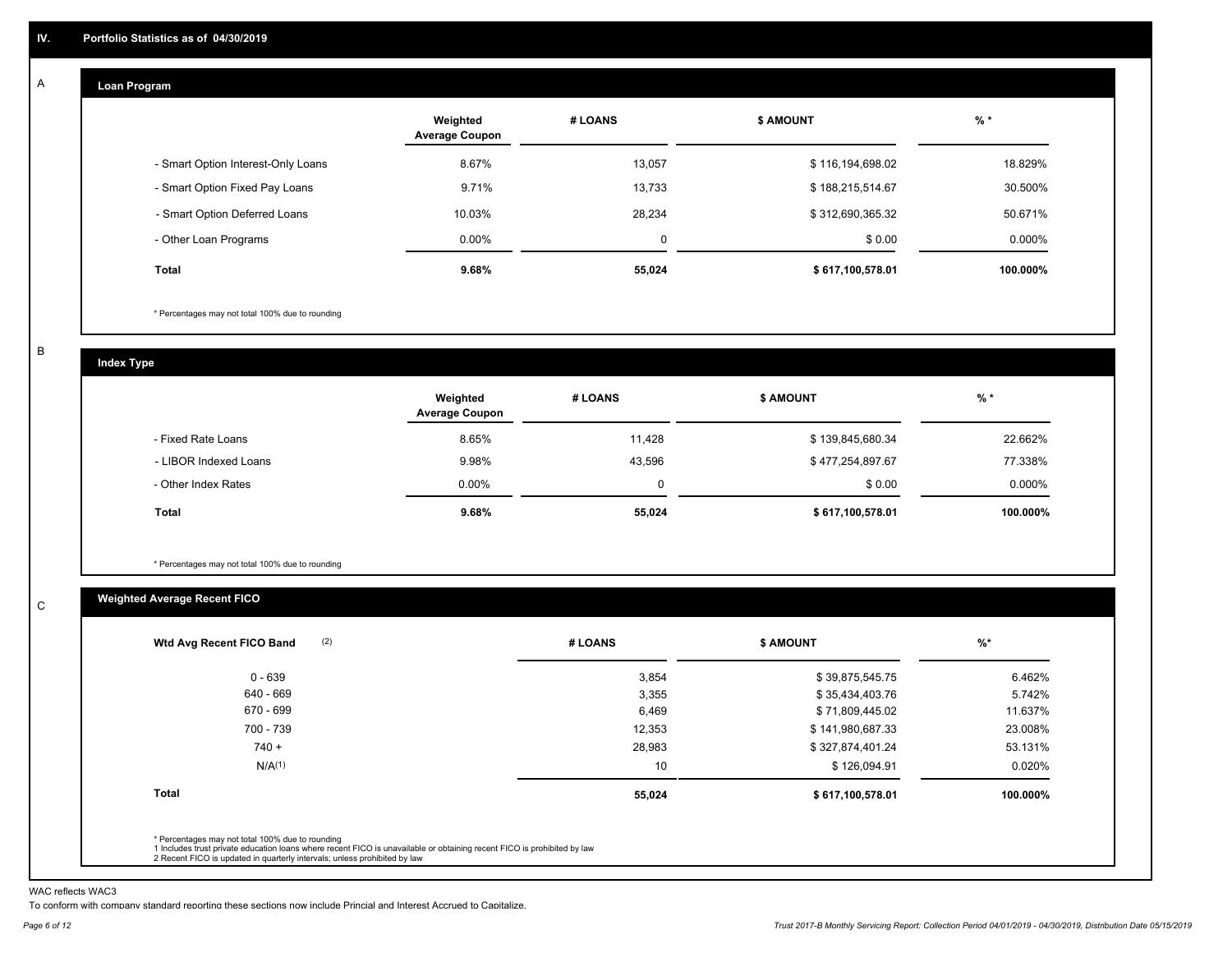| V. | 2017-B Reserve Account, Principal Distribution, and R-2 Certificate Calculations                                                                                                                   |                           |  |
|----|----------------------------------------------------------------------------------------------------------------------------------------------------------------------------------------------------|---------------------------|--|
| А. | <b>Reserve Account</b>                                                                                                                                                                             |                           |  |
|    | Specified Reserve Account Balance                                                                                                                                                                  | \$1,891,480.00            |  |
|    | Actual Reserve Account Balance                                                                                                                                                                     | \$1,891,480.00            |  |
| В. | <b>Principal Distribution Amount</b>                                                                                                                                                               |                           |  |
|    | Class A Notes Outstanding<br>i.                                                                                                                                                                    | \$441,183,838.84          |  |
|    | Pool Balance<br>ii.                                                                                                                                                                                | \$617,100,578.01          |  |
|    | First Priority Principal Distribution Amount (i - ii)<br>iii.                                                                                                                                      | \$0.00                    |  |
|    | Class A and B Notes Outstanding<br>iv.                                                                                                                                                             | \$491,183,838.84          |  |
|    | First Priority Principal Distribution Amount<br>ν.                                                                                                                                                 | \$0.00                    |  |
|    | Pool Balance<br>vi.                                                                                                                                                                                | \$617,100,578.01          |  |
|    | Specified Overcollateralization Amount<br>vii.                                                                                                                                                     | \$185,130,173.40          |  |
|    | Regular Principal Distribution Amount (if (iv > 0, (iv - v) - (vi - vii))<br>viii.                                                                                                                 | \$59,213,434.23           |  |
|    | Pool Balance<br>ix.                                                                                                                                                                                | \$617,100,578.01          |  |
|    | 10% of Initial Pool Balance<br>х.                                                                                                                                                                  | \$74,820,443.74           |  |
|    | First Priority Principal Distribution Amount<br>xi.                                                                                                                                                | \$0.00                    |  |
|    | Regular Principal Distribution Amount<br>xii.                                                                                                                                                      | \$59,213,434.23           |  |
|    | Available Funds (after payment of waterfall items A through I)<br>xiii.                                                                                                                            | \$0.00                    |  |
|    | xiv. Additional Principal Distribution Amount (if(vi <= x,min(xiii, vi - xi - xii)))                                                                                                               | \$0.00                    |  |
| C. | R-2 Certificate                                                                                                                                                                                    |                           |  |
|    | Previous Notional Balance                                                                                                                                                                          | \$45,942,940.00           |  |
|    | Shortfall of Principal                                                                                                                                                                             | \$0.00                    |  |
|    | Shortfall of Interest                                                                                                                                                                              | \$0.00                    |  |
|    | <b>Current Notional Balance</b><br>Excess Distribution Allocated (1)                                                                                                                               | \$45,942,940.00<br>\$0.00 |  |
| D. | <b>R-3 Certificate</b>                                                                                                                                                                             |                           |  |
|    | Previous Notional Balance                                                                                                                                                                          | \$31,949,913.51           |  |
|    | Remaining Principal Collections (2)                                                                                                                                                                | \$0.00                    |  |
|    | <b>Current Notional Balance</b>                                                                                                                                                                    | \$31,150,858.83           |  |
|    | 1. Until the notional amount of the R-2 Certificate is reduced to zero and if there is excess cash through the distribution available it will be distributed to the R-2 Certificate, otherwise the |                           |  |

amount will be zero

2. Payments will be made after the principal balance of each class of notes has been reduced to zero and the pool balance is less than or equal to the principal balance of the R-3 Certificate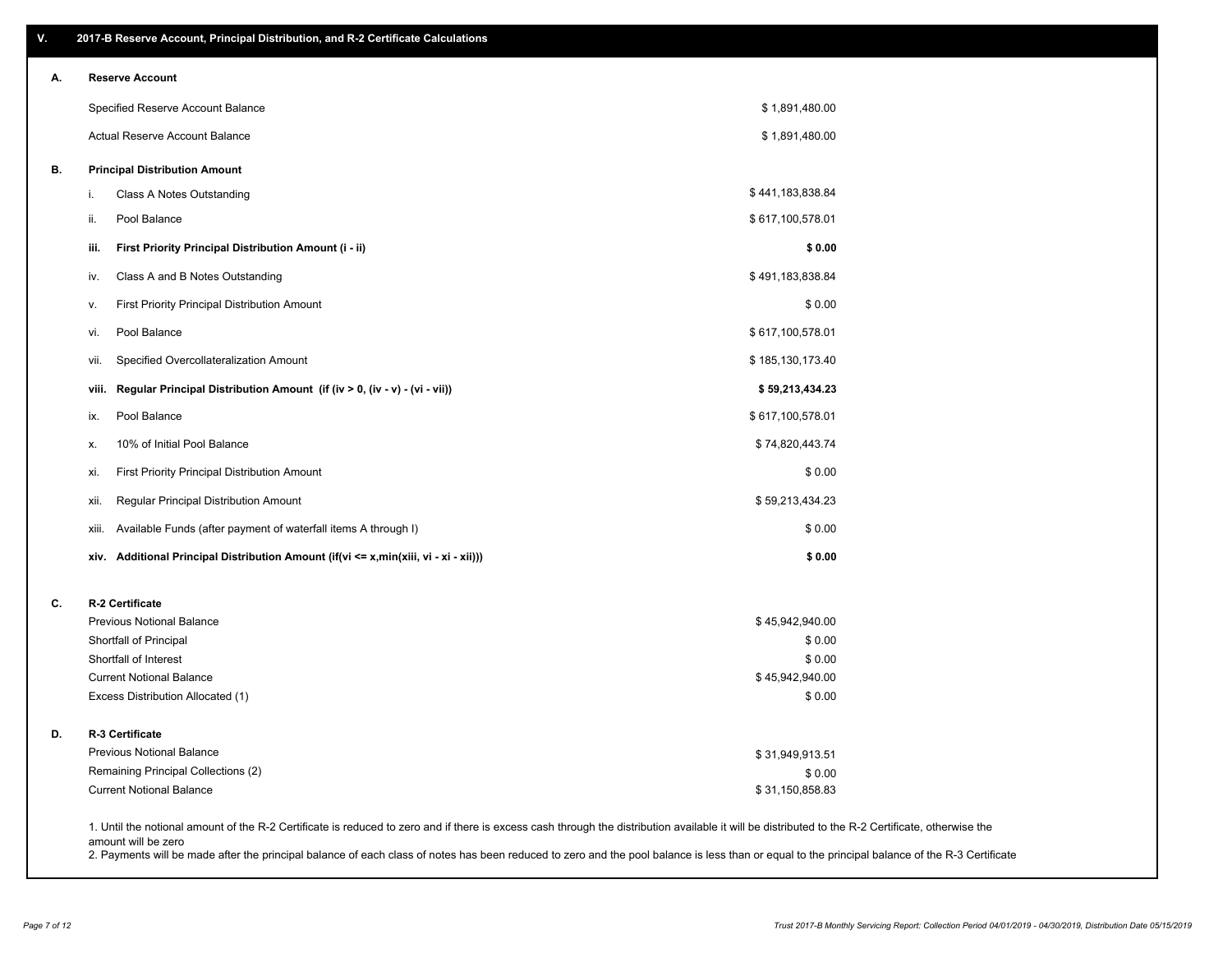|    |                                                         | Paid            | <b>Funds Balance</b> |
|----|---------------------------------------------------------|-----------------|----------------------|
|    | <b>Total Available Funds</b>                            |                 | \$13,803,544.38      |
|    |                                                         |                 |                      |
| A  | <b>Trustee Fees</b>                                     | \$0.00          | \$13,803,544.38      |
| В  | <b>Servicing Fees</b>                                   | \$392,391.30    | \$13,411,153.08      |
| C  | i. Administration Fees                                  | \$8,333.00      | \$13,402,820.08      |
|    | ii. Unreimbursed Administrator Advances plus any Unpaid | \$0.00          | \$13,402,820.08      |
| D  | Class A Noteholders Interest Distribution Amount        | \$1,078,415.99  | \$12,324,404.09      |
| E. | <b>First Priority Principal Payment</b>                 | \$0.00          | \$12,324,404.09      |
| F. | <b>Class B Noteholders Interest Distribution Amount</b> | \$145,833.33    | \$12,178,570.76      |
| G  | <b>Reinstatement Reserve Account</b>                    | \$0.00          | \$12,178,570.76      |
| H  | Regular Principal Distribution                          | \$12,178,570.76 | \$0.00               |
|    | <b>Carryover Servicing Fees</b>                         | \$0.00          | \$0.00               |
| J  | Additional Principal Distribution Amount                | \$0.00          | \$0.00               |
| Κ  | Unpaid Expenses of Trustee                              | \$0.00          | \$0.00               |
| L  | Unpaid Expenses of Administrator                        | \$0.00          | \$0.00               |
| м  | i. Remaining Funds to the R-1 Certificateholder(s)      | \$0.00          | \$0.00               |
|    | ii. Remaining Funds to the R-2 Certificateholder(s)     | \$0.00          | \$0.00               |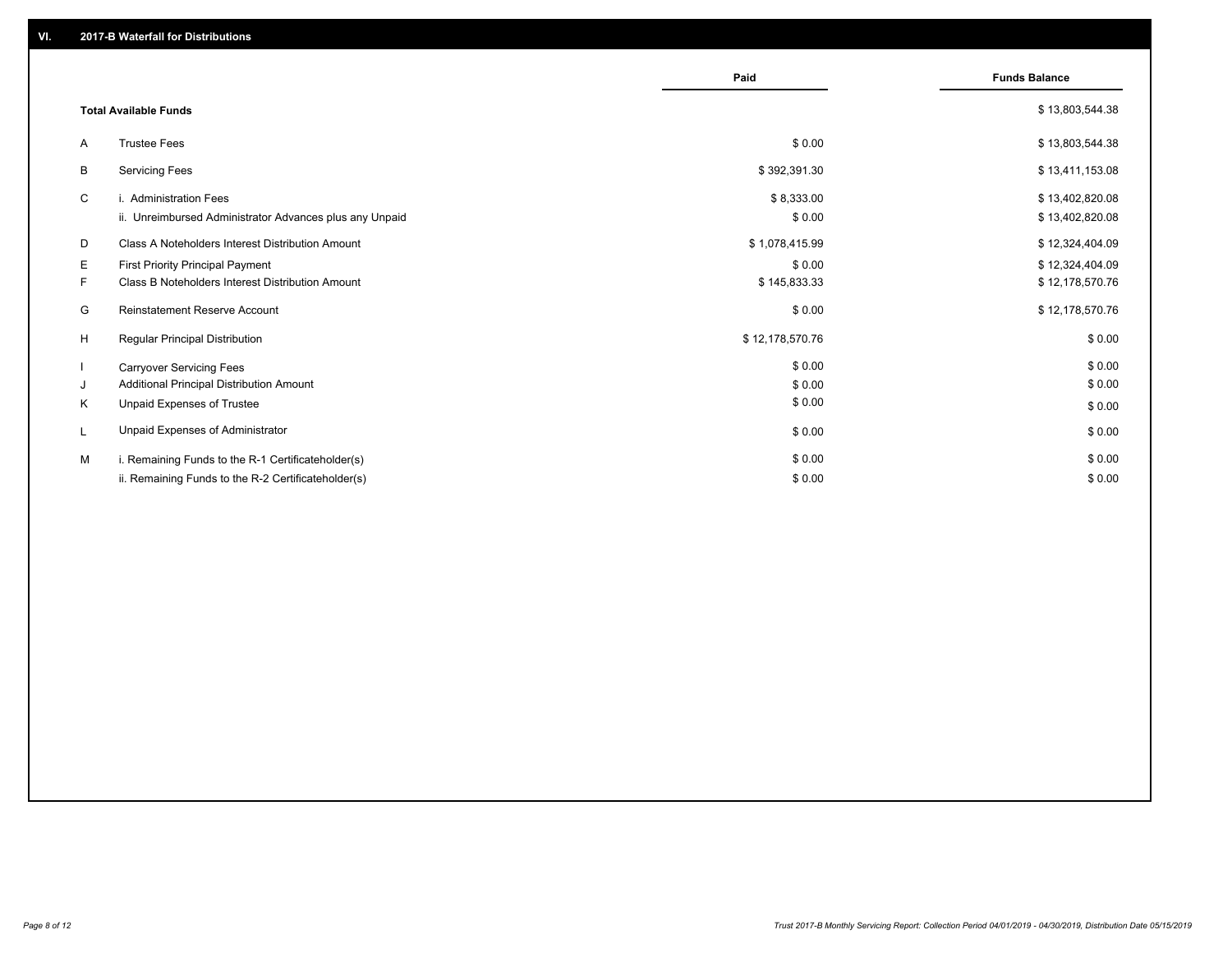| <b>Distribution Amounts</b>                                |                         |                         |                         |
|------------------------------------------------------------|-------------------------|-------------------------|-------------------------|
|                                                            | A1                      | A2A                     | A2B                     |
| Cusip/Isin                                                 | 83189DAA8               | 83189DAB6               | 83189DAC4               |
| <b>Beginning Balance</b>                                   | \$41,183,838.84         | \$268,000,000.00        | \$132,000,000.00        |
| Index                                                      | <b>LIBOR</b>            | <b>FIXED</b>            | <b>LIBOR</b>            |
| Spread/Fixed Rate                                          | 0.27%                   | 2.82%                   | 0.75%                   |
| Record Date (Days Prior to Distribution)                   | 1 NEW YORK BUSINESS DAY | 1 NEW YORK BUSINESS DAY | 1 NEW YORK BUSINESS DAY |
| <b>Accrual Period Begin</b>                                | 4/15/2019               | 4/15/2019               | 4/15/2019               |
| <b>Accrual Period End</b>                                  | 5/15/2019               | 5/15/2019               | 5/15/2019               |
| Daycount Fraction                                          | 0.08333333              | 0.08333333              | 0.08333333              |
| Interest Rate*                                             | 2.74263%                | 2.82000%                | 3.22263%                |
| <b>Accrued Interest Factor</b>                             | 0.002285525             | 0.002350000             | 0.002685525             |
| <b>Current Interest Due</b>                                | \$94,126.69             | \$629,800.00            | \$354,489.30            |
| Interest Shortfall from Prior Period Plus Accrued Interest | $$ -$                   | $\mathsf{\$}$ -         | $\mathsf{\$}$ -         |
| <b>Total Interest Due</b>                                  | \$94,126.69             | \$629,800.00            | \$354,489.30            |
| <b>Interest Paid</b>                                       | \$94,126.69             | \$629,800.00            | \$354,489.30            |
| Interest Shortfall                                         | $$ -$                   | $\mathsf{\$}$ -         | $$ -$                   |
| <b>Principal Paid</b>                                      | \$12,178,570.76         | $\mathsf{\$}$ -         | $$ -$                   |
| <b>Ending Principal Balance</b>                            | \$29,005,268.08         | \$268,000,000.00        | \$132,000,000.00        |
| Paydown Factor                                             | 0.053887481             | 0.000000000             | 0.000000000             |
| <b>Ending Balance Factor</b>                               | 0.128341894             | 1.000000000             | 1.000000000             |

\* Pay rates for Current Distribution. For the interest rates applicable to the next distribution date, please see https://www.salliemae.com/about/investors/data/SMBabrate.txt.

**VII. 2017-B Distributions**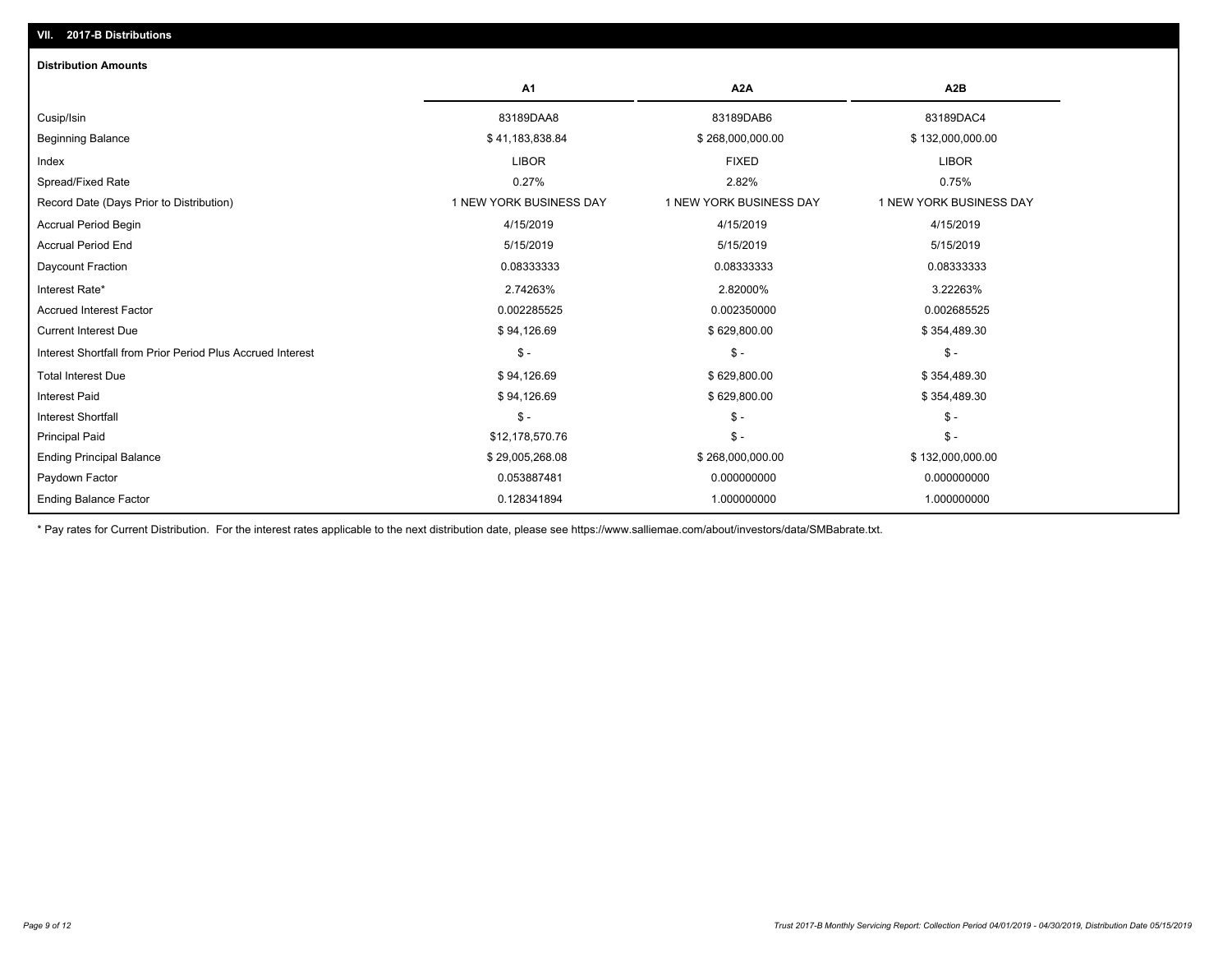| VII. 2017-B Distributions                                  |                         |
|------------------------------------------------------------|-------------------------|
| <b>Distribution Amounts</b>                                |                         |
|                                                            | в                       |
| Cusip/Isin                                                 | 83189DAD2               |
| <b>Beginning Balance</b>                                   | \$50,000,000.00         |
| Index                                                      | <b>FIXED</b>            |
| Spread/Fixed Rate                                          | 3.50%                   |
| Record Date (Days Prior to Distribution)                   | 1 NEW YORK BUSINESS DAY |
| Accrual Period Begin                                       | 4/15/2019               |
| <b>Accrual Period End</b>                                  | 5/15/2019               |
| Daycount Fraction                                          | 0.08333333              |
| Interest Rate*                                             | 3.50000%                |
| <b>Accrued Interest Factor</b>                             | 0.002916667             |
| <b>Current Interest Due</b>                                | \$145,833.33            |
| Interest Shortfall from Prior Period Plus Accrued Interest | $\frac{1}{2}$           |
| <b>Total Interest Due</b>                                  | \$145,833.33            |
| Interest Paid                                              | \$145,833.33            |
| Interest Shortfall                                         | $\frac{1}{2}$           |
| <b>Principal Paid</b>                                      | $\frac{1}{2}$           |
| <b>Ending Principal Balance</b>                            | \$50,000,000.00         |
| Paydown Factor                                             | 0.000000000             |
| Ending Balance Factor                                      | 1.000000000             |

\* Pay rates for Current Distribution. For the interest rates applicable to the next distribution date, please see https://www.salliemae.com/about/investors/data/SMBabrate.txt.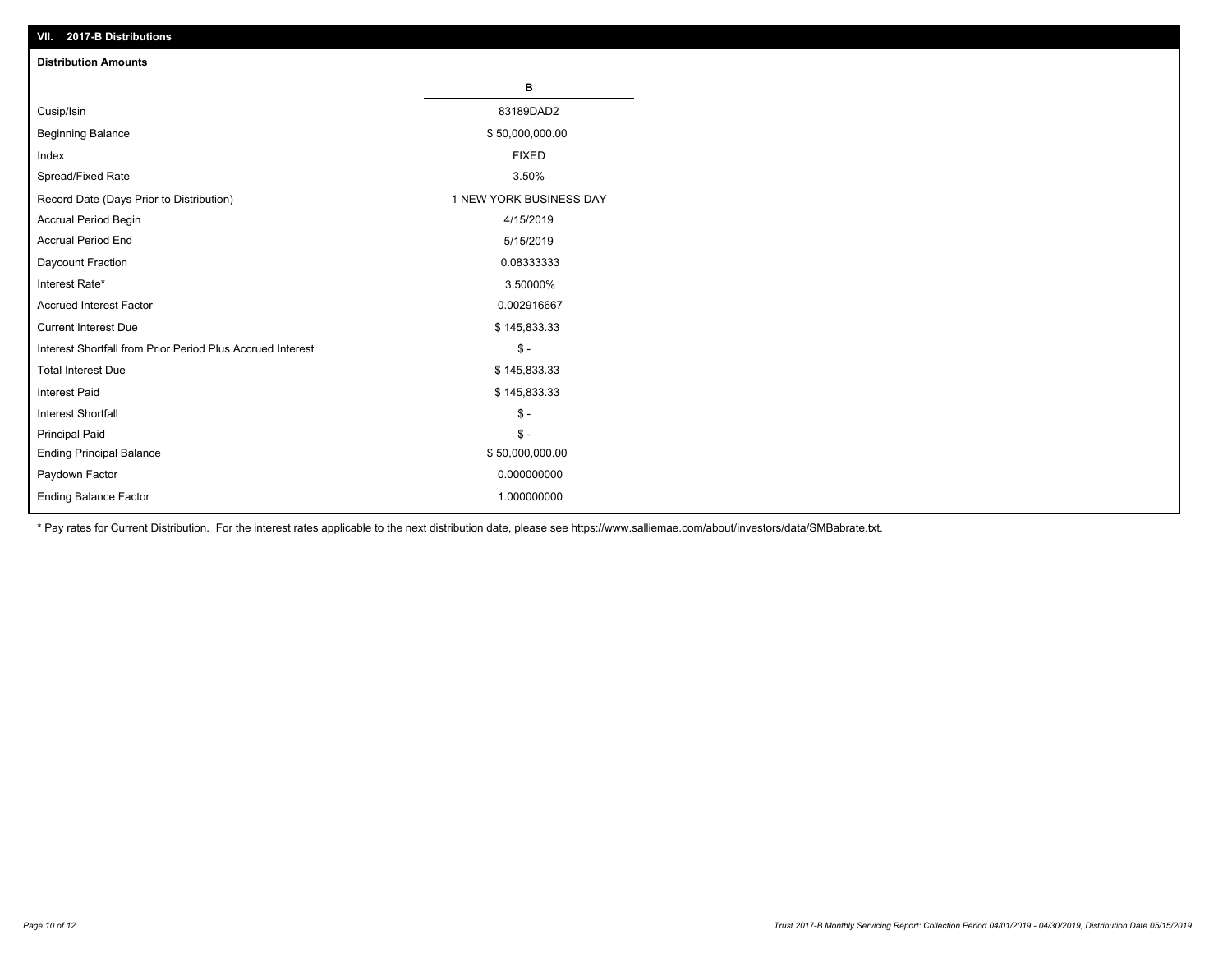#### **Since Issued Total CPR**

$$
\text{total CPR} = 1 - \left(\frac{APB}{PPB}\right)^{\left(\frac{12}{MSC}\right)}
$$

APB = Actual period-end Pool Balance PPB = Projected period-end Pool Balance assuming no prepayments and no defaults Pool Balance = Sum(Principal Balance + Interest Accrued to Capitalize Balance) MSC = Months Since Cut-Off

#### **Since-Issued Total Constant Prepayment Rate (CPR)**

Since-Issued Total CPR measures prepayments, both voluntary and involuntary, for a trust student loan pool over the life of a transaction. For each trust distribution, the actual month-end pool balance is compared against a month-end pool balance originally projected at issuance assuming no prepayments and defaults. For purposes of Since-Issued Total CPR calculations, projected period end pool balance assumes in-school status loans have up to a six month grace period before moving to repayment, grace status loans remain in grace status until their status end date and then to move to full principal and interest repayment, loans subject to interim interest or fixed payments during their in-school and grace period continue paying interim interest or fixed payments until full principal and interest repayment begins, all other trust loans are in full principal and interest repayment status, and that no trust loan in full principal and interest repayment moves from full principal and interest repayment status to any other status.

#### **Weighted Average Coupon**

*WAC1 = APB* ((*CIR*)\*(*APB*))

*WAC2 = APB*



APB = Actual period-end Pool Balance

CIR = Average of the Contractual Interest Rate (1)

APCL = Average of the Applicable Interest Rate (2)

ACTL = Average of the Actual Interest Rate (3)

#### **Weighted Average Coupon (WAC)**

(1) Contractual Interest Rate represents the interest rate indicated in the Promissory Note

(2) Appliclable Interest Rate represents the interest rate after rate reductions, if applicable, are applied

(3) Actual Interest Rate represents the interest rate when borrower incentive programs and rate reductions, if applicable, are applied